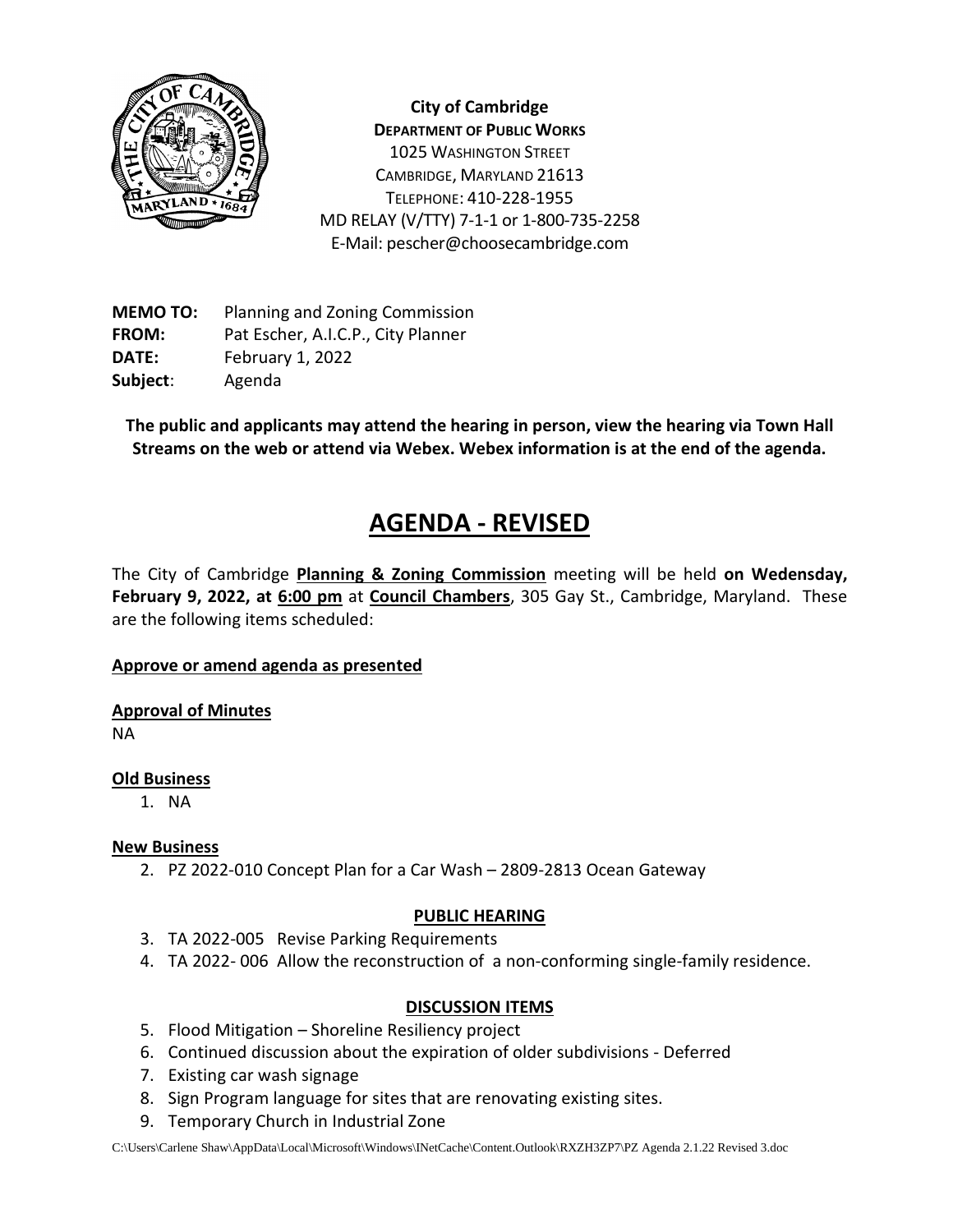# **\* Please note the agenda is subject to change, the final agenda will be approved by the Commission at the Hearing.**

# **Join information**

Meeting link:

https://cityofcambridgemd.webex.com/cityofcambridgemd/j.php?MTID=m1ae5f1b7ca4970ed3 f88a415fc43e00f

Meeting number:

2555 664 2729

Password:

plan123

Host key:

898139

Cohost:

Dale C. Price, III

Join by video system

Dial 25556642729@cityofcambridgemd.webex.com

You can also dial 173.243.2.68 and enter your meeting number.

#### Join by phone

+1-650-479-3208 United States Toll

Access code: 2555 664 2729

Host PIN: 4021